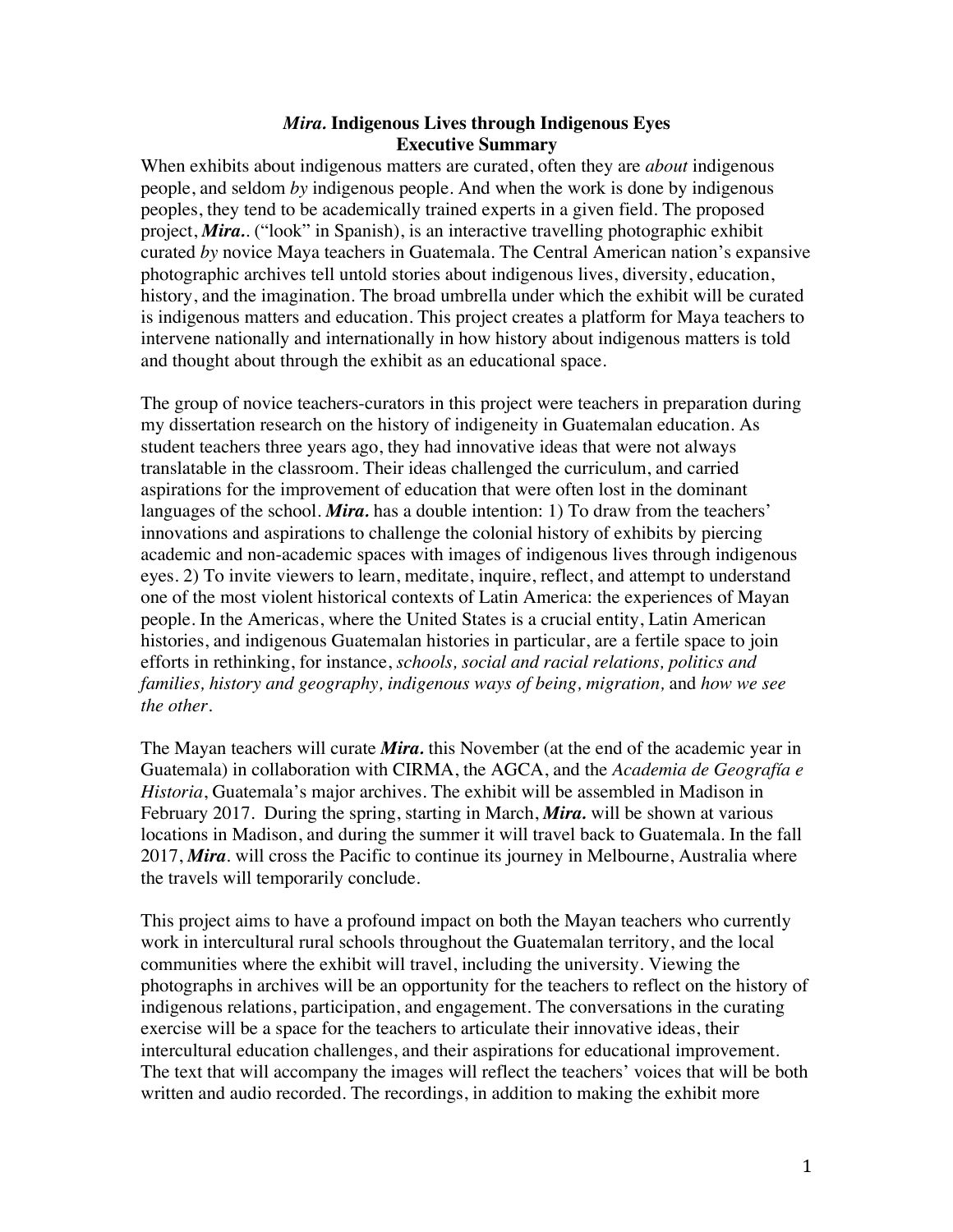accessible, will open a conversation with the viewers on the issues the curators aim to raise. Members of the university community, the Madison public, native Americans, Australian aboriginal communities and their scholars, youth, and any other visitor will be invited to interact with the curators and the photographs. They will record the impact *Mira*, had on them in relationship to the Mayan teachers' work, what the images generated for them, or any historical connection they can draw to their pasts or the past as they know it. A crucial impact of *Mira.* will have is the exchanges that it will generate among people who would most likely never happen to meet, who have a lot to share, and who can inspire each other's public engagements.

The exhibit will be publicized through listservs and Facebook pages such as the School of Education, the Arts Institute, Center for the Humanities, Anthropology, History, LACIS' *Noticias de la Semana*, Chicano & Latino studies, and through *Voces de la Frontera*, *La Comunidad* News, Latino Voices, the Isthmus, and specific classes related to *Mira.*, for instance, Latin American History, Internationalizing Education, Indigenous Peoples of the Americas, post-colonial studies and art history classes, various FIGs and ethnic studies courses.

I heard about the New Arts Venture Challenge through the Arts Institute mailing list.

#### **Exhibition Plan**

The Maya teachers who have already agreed to curate *Mira.* will travel from their villages to Antigua Guatemala in November, which is the end of the Guatemalan school year. Prior to this, in June I will be travelling to Guatemala to personally reconnect with the teachers and talk more about *Mira.* and hear more about how they envision the exhibit. From June to November I will stay in touch with the teachers through social media, as we do in the present, and occasional phone calls. Anais García, the director of the photo archive of CIRMA (a major photo archive in the country) has agreed to host and support the team during the archival research and curating process. Anais is a historian with extensive experience both in the photo archive and in curating exhibits in the country. The AGCA and the Society of History and Geography (two other main archives in Guatemala City) will be delighted to support this project especially considering the commitment of the two institutions to the Guatemalan public. CIRMA has already agreed to create high quality resolution copies of the images at no cost. The digital images, and other exhibit materials will be printed in Madison in January. The director of Latin American Caribbean and Iberian Studies at the university has expressed interest in supporting the assembling and promoting of the exhibit. The School of Education associate dean Dawn B. Crim has agreed to host *Mira.* in the School's exhibit space (tentatively scheduled for March 2017) at no cost. To reach a wider audience, the exhibit will cross the borders of the university and into the community to Centro Hispano, Madison's Public Library, and other venues which are interested in hosting the exhibit. In June 2017, I will take *Mira.* back to Guatemala to be shown in CIRMA's gallery. CIRMA has put its long trajectory and name to the service of the exhibit to publicize the event. During my trip to Guatemala this June I will be meeting with directors of exhibit spaces and organizations such as *La Oficina de Correos* in Guatemala City, and La Pastoral Social in Ixcán, Quetzaltenango. While in Guatemala this June I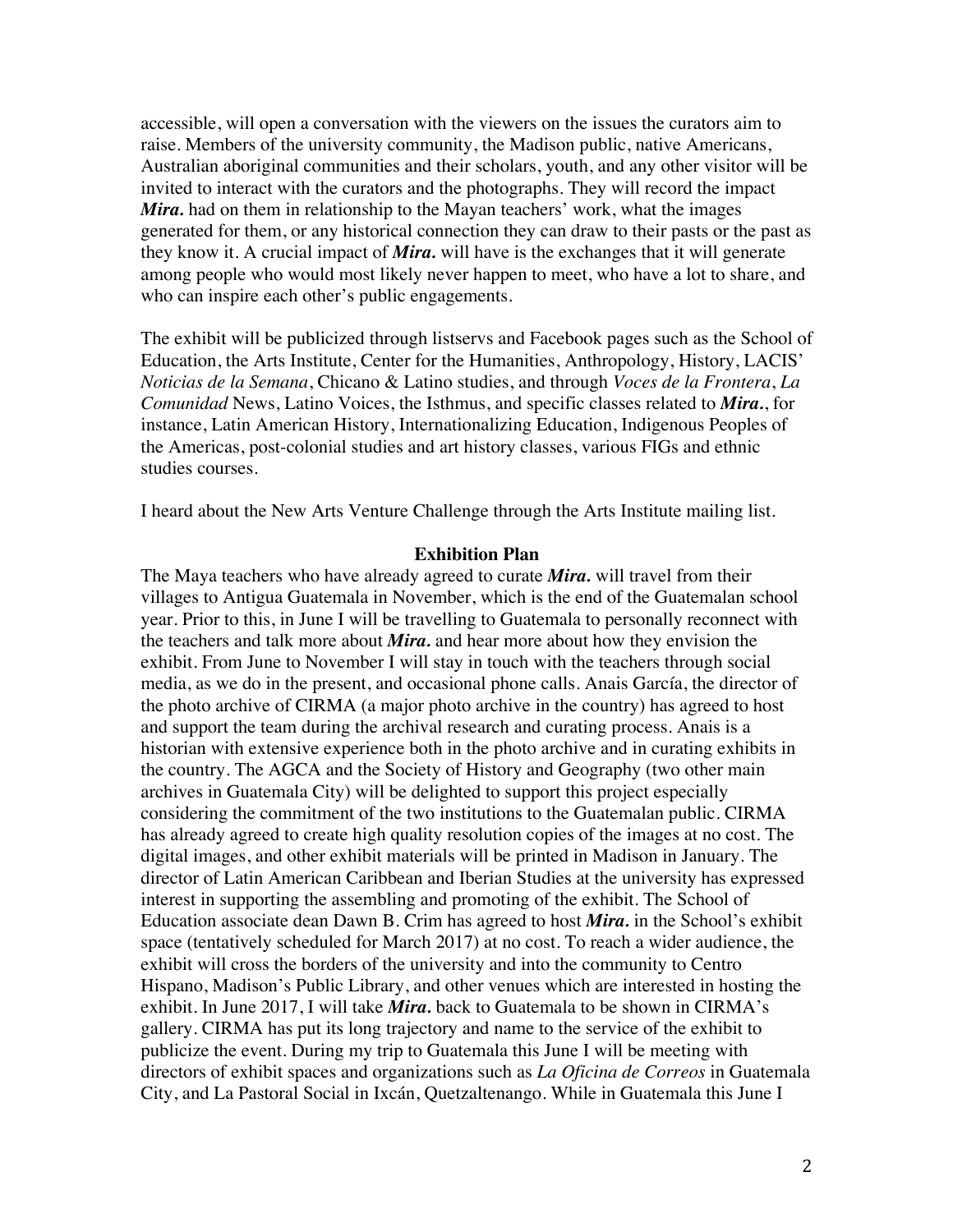will also seek the support of the International Cooperation with Spain, Sweden, Norway, and the Netherlands to sponsor the exhibit's travel and show in Guatemala City and Ixcán. These organizations have a strong track record in supporting indigenous matters and public engagement in the country. In Melboune, where *Mira.* will travel from Ixcán in August 2017, the Director of the Center for Spanish and Latin American Studies and the Deputy Director of the Melbourne Social Equity Institute are important resources who have shown interest in bringing *Mira.* to Melbourne. Finally, part of *Mira.* is the exchange between curators and visitors. Digital voice recorders will be accompanying the exhibit, along with a guide including questions or prompts the Mayan teachers have for those who visit *Mira.* The audio files will be e-mailed to the curators by the support personnel in each site showing the exhibit. The digital recorders will be donated by former graduate students in the department of Curriculum and Instruction at the University of Wisconsin.

## **Audience Analysis**

The fact that *Mira.* will be shown in academic and non-academic spaces including local villages, faith and cultural spaces will naturally draw various publics. Because of the issues *Mira.* will expose to the public, which are not just Mayan, or Guatemalan, but interrelated to multiple locales, *Mira.* expects to meet university students, academics, teachers, community leaders, parents, intellectuals, the youth, community organizers, pedagogues, and the elderly. As explained in the executive summary, *Mira.* aims to open up an exchange that, through the images, invokes a rethinking of racial relations in the present, a vivid concern in the current political and racial climates in the US and Madison as well as Australia. The connection to questions of education and migration will welcome the participation of Madison's latinxs and undocumented communities actively concerned with these matters. In Guatemala, both the elite, for whom exhibits are a common cultural practice, especially if they involve visual objects, and the populace, concerned with indigenous matters in a time of social movements will both find in *Mira.* a participatory space. Finally, *Mira.* would draw avid interest in Australia given its increasing interest in Latin America and its vibrant engagement with aboriginal Pacific communities.

### **Timeline**

The project will build upon efforts already in place. The teaches-curators have already been contacted. Partnership with CIRMA has already been established. The first venue where *Mira*. will take place has been confirmed. The timeline below outlines the additional steps in bringing *Mira.* to life and to produce the effects it promises on both the Mayan teachers and the viewing audiences.

● **June 2-15, 2016**: Visit Mayan teachers-curators in Guatemala. Contact additional Guatemalan venues (CIRMA, *Oficina de Correos*, *Pastoral Social-*Ixcán)

● **July-September, 2016**: In-kind donations drive. Promote inclusion of *Mira.* in spring 2017 courses. Establish contact with additional venues in Madison and Melbourne. Remain in contact with the Mayan teachers-curators to ensure their input is directly informing planning the exhibit.

● **November 1-15, 2016**: The Mayan teachers travel to Antigua Guatemala and Guatemala City to curate the exhibit.

● **January-February, 2017**: Prepare the exhibit (printing, framing, etc.). Begin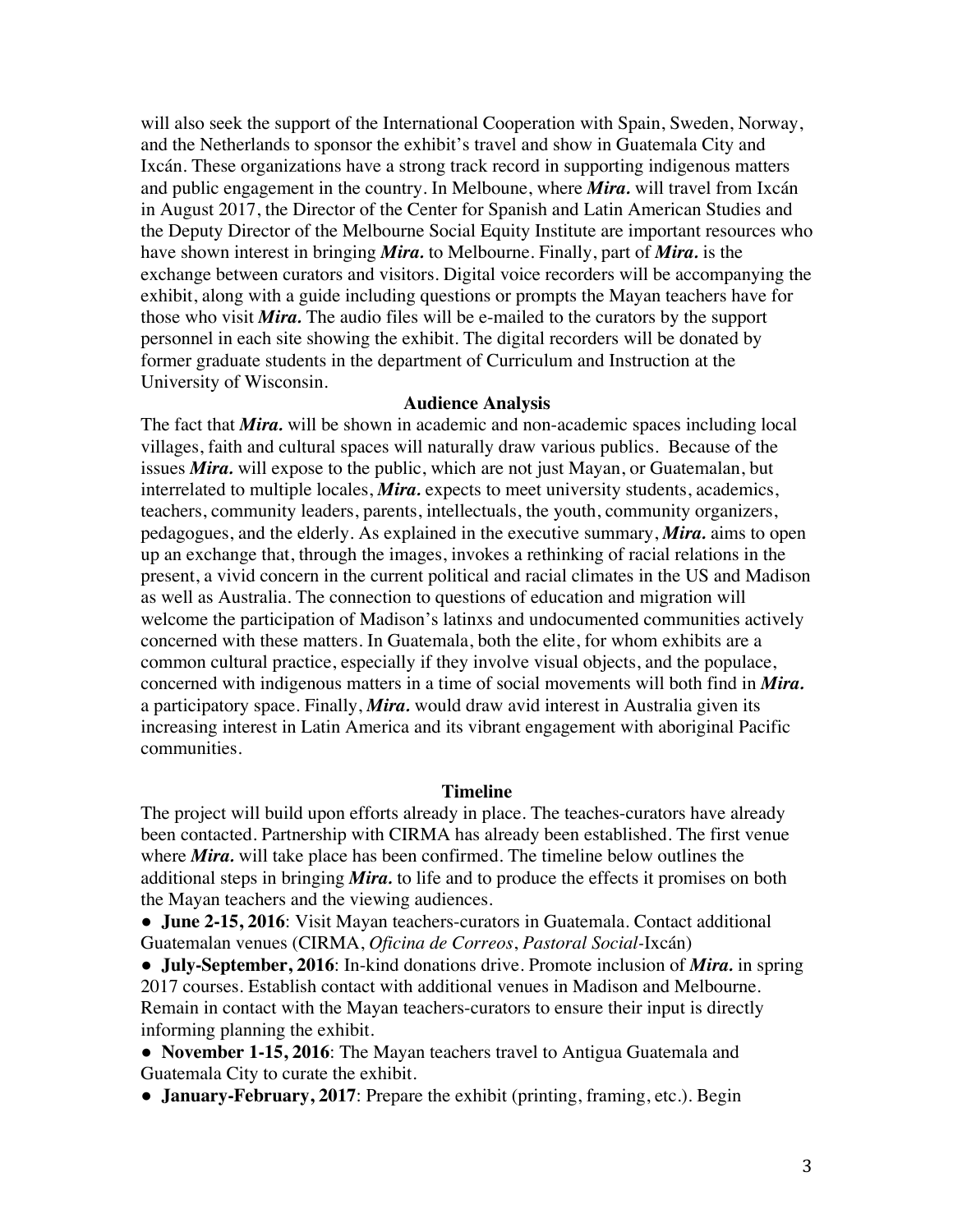advertising the event in listservs, social media, local newspapers and radio. Set up exhibition at first venue.

- **March 1, 2017**: Opening night.
- **March, 2017**: Exhibition on display at first venue. Continue contacting press and making radio/newspaper appearances.
- **April, 2017**: Exhibition on display at second venue. Continue contacting press and making radio/newspaper appearances.
- May, 2017: Exhibition on display at third venue.
- **June-August 2017**: Exhibition on display at three locations in Guatemala.
- **September 2017**: Exhibition travels to Melbourne, Australia.

### **Key Personnel**

**Ligia (Licho) López López** is a PhD student in the department of Curriculum and Instruction where she has been involved in the preparation of pre-service teachers with multicultural sensitivities and through international perspectives. Her dissertation *Indígena*: *A history of Curriculum, Teacher Education, and the Making of Human Kinds*, draws from her indigenous and assimilated background in the Caribbean Coast of Colombia to ask questions of the histories of education, exclusion-inclusion, and indigenous matters in Guatemala. Aware of the power and challenges of written academic work, Licho participates in the arts, making theater with teachers, collaborating in community arts initiatives, exhibiting her photographic work through a social justice lens, and volunteering through guest teaching and dancing with children in schools. In the fall, Licho will be joining the University of Melbourne as post-doctoral fellow.

**Gioconda Coello** is a PhD student in the department of Curriculum and Instruction at UW Madison. She is interested in indigenous worldviews, philosophies and religions and how people use them as foundations for social justice and environmental education projects. Following her interests in her homeland Ecuador, she organized and participated as an instructor of programs for environmental education through contemporary dance in museums and public spaces. Always interested in religious and indigenous ways to seek socio-environmental justice, she studied and volunteered with the network of Socially Engaged Buddhists in Thailand on two projects that bring together indigenous people, peasants and urban activists in order to create spaces for alternative education, natural agriculture and community-centered economies. At the same time she has remained connected to indigenous philosophies and activists in her country and she is currently interested in studying the uses of Kichwa-inspired narratives in the proposals for a national curriculum as put forward by "the citizen's revolution" project of Ecuador's current government.

**Dr. Faisal Abdu'Allah** in an associate professor in the Art Department at UW Madison. He has exhibited/curated extensively in the UK and internationally, including shows at Tate Modern, Centro Atlántico de Arte Moderno-CAAM, Studio Museum Harlem and 55th Venice Biennale. Abdu'Allah has been the recipient of numerous prizes; including the Mayors prize for sustainability for his film *Double Pendulum.* Abdu'Allah is featured in *The Fade*, directed by Andy Mundy-Castle, starring Pharell Williams. His works are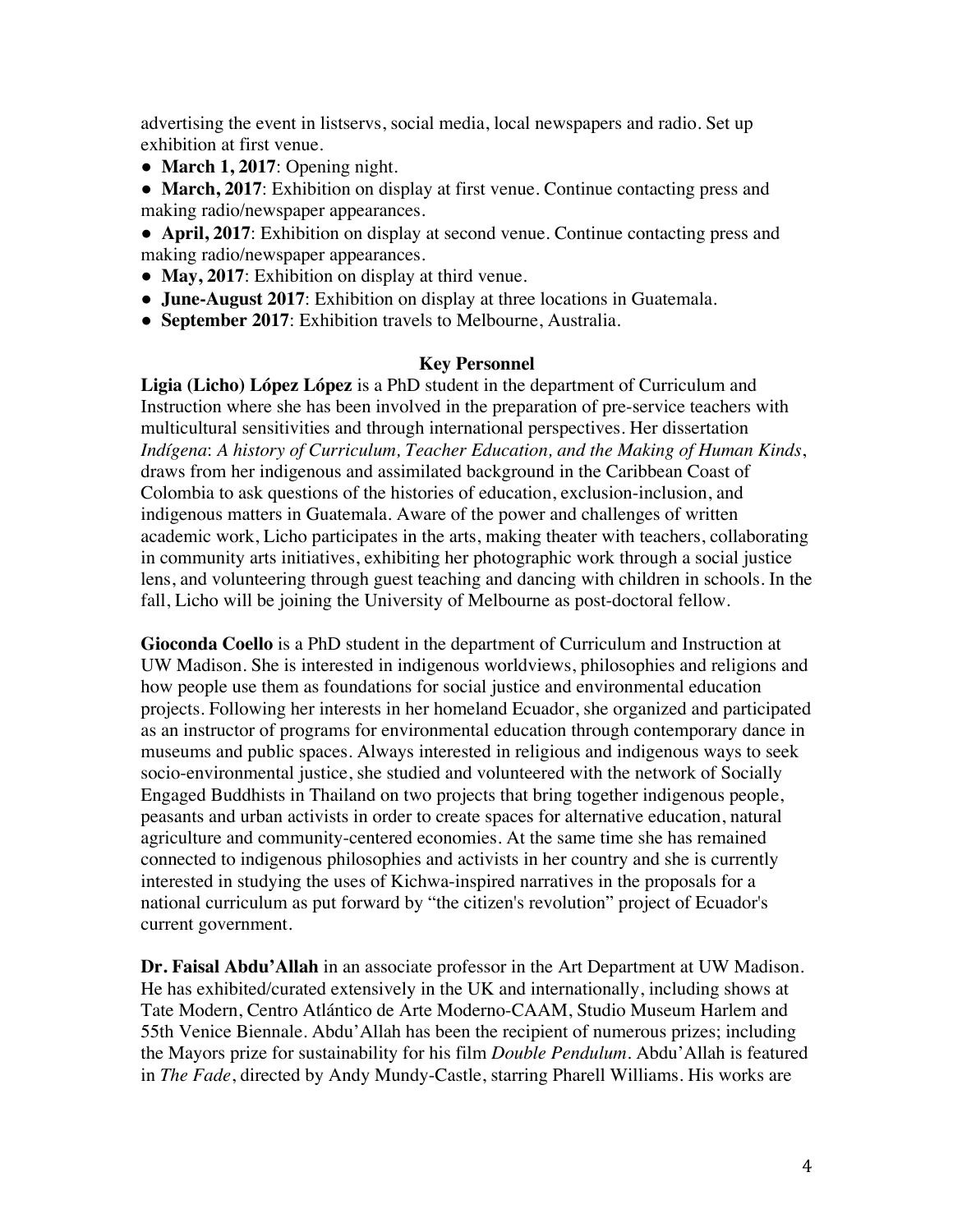housed in numerous museum collections and is represented by Magnolia Editions, California, USA and Autograph ABP, London.

# **Financial Plan/Budget**

The New Arts Venture Grant Proposal will be crucial for sponsoring the Mayan teacher's curating process. This is at the core of making *Mira.* possible.

| <b>Item</b>                 | Cost   | <b>Explanation</b>                                  |
|-----------------------------|--------|-----------------------------------------------------|
| 1. Travel to Guatemala in   | \$0    | I will use personal funds for this.                 |
| June                        |        |                                                     |
| 2. Travel expenses for 5    | \$250  | The Mayan teachers live in <i>aldeas</i> (villages) |
| Maya teachers in November   |        | fairly distant from Antigua Guatemala and           |
| $1-15, 2016$                |        | Guatemala where the archives are located.           |
|                             |        |                                                     |
| 3. Room and board for the 5 | \$1200 | The team will be staying in a hostel in Antigua     |
| Maya teachers in November   |        | Guatemala and in Guatemala City. A hostel is        |
| $1-15, 2016$                |        | not only more reasonably priced, but also           |
|                             |        | encourages conversation and reflection in a         |
|                             |        | communal space that I hope will enrich the          |
|                             |        | creative production of Mira.                        |
| 4. Printing and framing in  | \$450  | In Madison, the center for Latin American           |
| each location               |        | Caribbean and Iberian studies has shown             |
|                             |        | interest in contributing to this expense. In        |
|                             |        | Guatemala, CIRMA has confirmed loaning the          |
|                             |        | frames. I will seek in-kind support for printing    |
|                             |        | and framing the images in Guatemala and             |
|                             |        | Melbourne.                                          |
| 5. Venues                   | \$0    | The places already confirmed are free. For the      |
|                             |        | venues to be confirmed we are planning on           |
|                             |        | using spaces made available at no cost.             |
| 6. Audio playback device    | \$0    | I will loan/donate a Bose speaker system to play    |
|                             |        | the audio materials accompanying Mira. The          |
|                             |        | recorded messages will connect the curators and     |
|                             |        | the audience and provide a space for visitors to    |
|                             |        | reflect on the exhibition.                          |
| 7. Electronic voice         | \$0    | To be donated by alumni of the Curriculum and       |
| recorders                   |        | Instruction program at the UW.                      |
| 8. Comment book for         | \$100  | The comment book will serve the same                |
| exhibition                  |        | purposes as the audio recorded reflections.         |
|                             |        | Additionally it will allow the organizing team      |
|                             |        | (Licho, Gioconda, and Faisal) to gather             |
|                             |        | feedback that may be used to further advertise      |
|                             |        | the project.                                        |
| 9. Flyers/Posters for       | \$0    | Promotion materials will be provided through        |
| promoting the event         |        | in-kind donations in Madison, Guatemala, and        |
|                             |        | Melbourne.                                          |
| 10. Opening night reception | \$0    | Opening night receptions in the School of           |